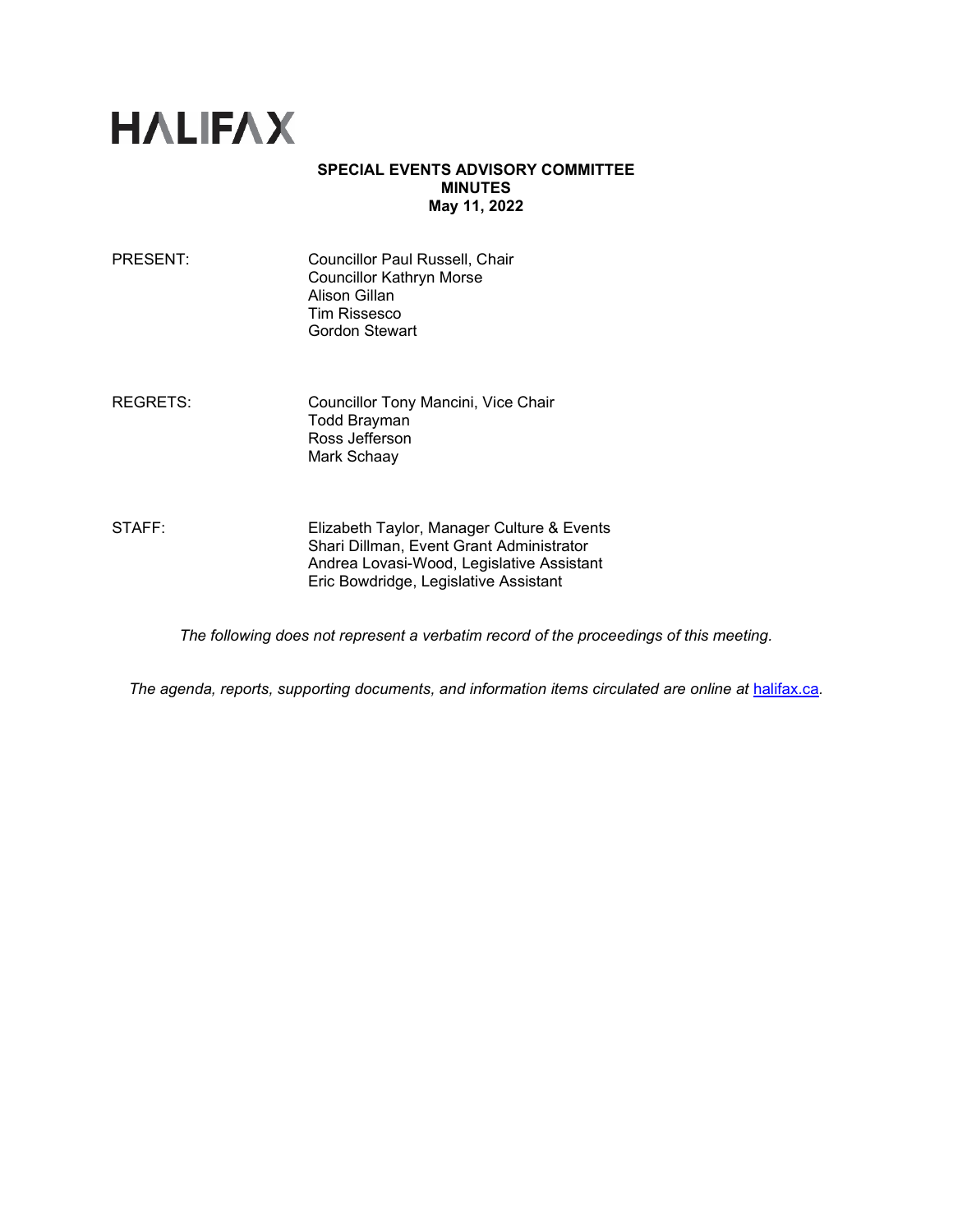*The meeting was called to order at 9:34 a.m. and adjourned at 9:55 a.m.*

# **1. CALL TO ORDER AND LAND ACKNOWLEDGEMENT**

The Chair called the meeting to order at 9:34 a.m. and acknowledged that the meeting took place in the traditional and ancestral territory of the Mi'kmaq people, and that we are all treaty people.

## **2. APPROVAL OF MINUTES – March 9, 2022**

MOVED by Gordon Stewart, seconded by Councillor Morse

**THAT the minutes of March 9, 2022 be approved as circulated.** 

## **MOTION PUT AND PASSED.**

## **3. APPROVAL OF THE ORDER OF BUSINESS AND APPROVAL OF ADDITIONS AND DELETIONS**

Additions*:* None

Deletions*:* None

MOVED by Tim Rissesco, seconded by Alison Gillan

**THAT the agenda be approved as presented.** 

## **MOTION PUT AND PASSED.**

**4. BUSINESS ARISING OUT OF THE MINUTES – NONE** 

**5. CALL FOR DECLARATION OF CONFLICT OF INTERESTS – NONE** 

**6. CONSIDERATION OF DEFERRED BUSINESS – NONE**

**7. CORRESPONDENCE, PETITIONS & DELEGATIONS 7.1 Correspondence – None 7.2 Petitions – None 7.3 Presentations – None** 

## **8. INFORMATION ITEMS BROUGHT FORWARD – NONE**

**9. REPORTS 9.1 STAFF 9.1.1 Marketing Levy Special Events Reserve Grant Report 2022**

The following was before the Committee:

• A staff recommendation report dated March 18, 2022

MOVED by Gordon Stewart, seconded by Councillor Morse

**That the Special Events Advisory Committee recommend Halifax Regional Council:**

- **1. Approve total funding in the amount of \$1,134,500 from the Community and Events Reserve, Q621 as proposed in the following categories of the staff report dated March 18, 2022:** 
	- **a. 3 Distinguished, 12 Signature and 1 Major Hosting Event Grants for a total of \$731,500 as identified in Table 1;**
	- **b. 1 New (Emerging) Event Grants (previously approved) for a total of \$13,000 as identified in Table 2;**